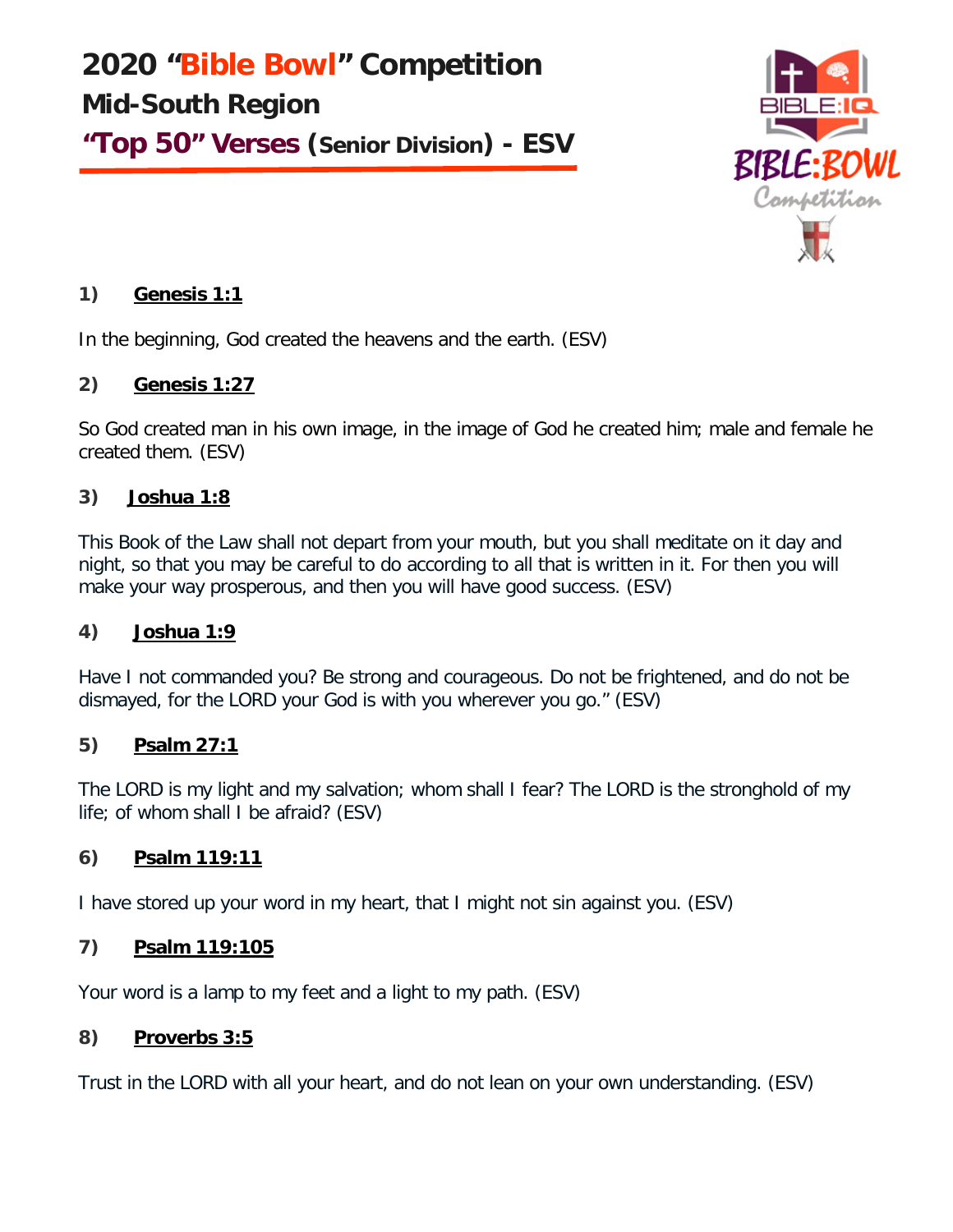# **9) Isaiah 9:6**

For to us a child is born, to us a son is given; and the government shall be upon his shoulder, and his name shall be called Wonderful Counselor, Mighty God, Everlasting Father, Prince of Peace. (ESV)

## **10) Isaiah 40:31**

but they who wait for the LORD shall renew their strength; they shall mount up with wings like eagles; they shall run and not be weary; they shall walk and not faint. (ESV)

## **11) Isaiah 53:6**

All we like sheep have gone astray; we have turned—every one—to his own way; and the LORD has laid on him the iniquity of us all. (ESV)

# **12) Isaiah 55:8**

For my thoughts are not your thoughts, neither are your ways my ways, declares the LORD. (ESV)

## **13) Jeremiah 29:11**

For I know the plans I have for you, declares the LORD, plans for welfare and not for evil, to give you a future and a hope. (ESV)

# **14) Matthew 5:16**

In the same way, let your light shine before others, so that they may see your good works and give glory to your Father who is in heaven. (ESV)

# **15) Matthew 22:37**

And he said to him, "You shall love the Lord your God with all your heart and with all your soul and with all your mind. (ESV)

### **16) Matthew 25:40**

And the King will answer them, 'Truly, I say to you, as you did it to one of the least of these my brothers, you did it to me.' (ESV)

### **17) Matthew 28:19**

Go therefore and make disciples of all nations, baptizing them in the name of the Father and of the Son and of the Holy Spirit, (ESV)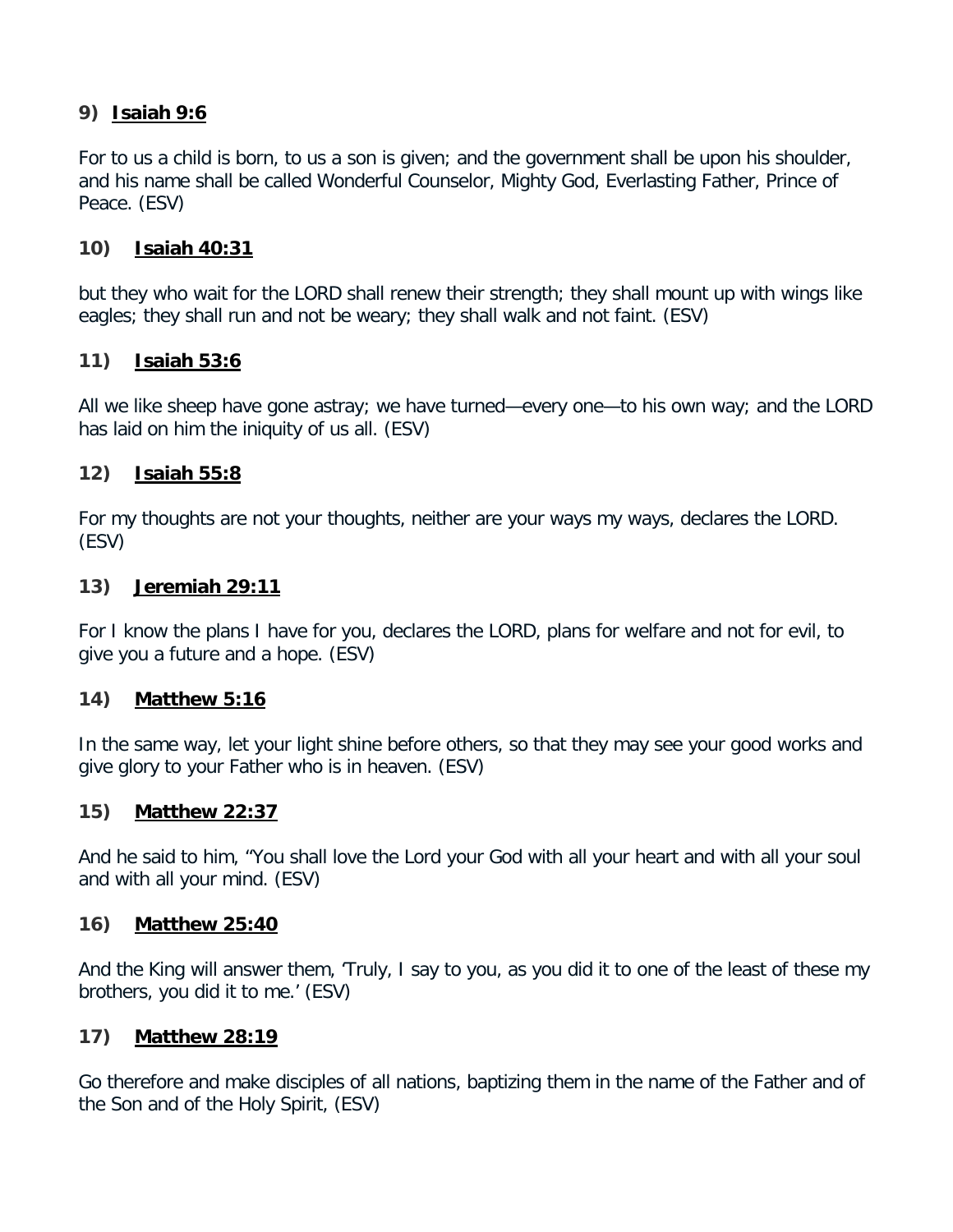## **18) Luke 16:13**

No servant can serve two masters, for either he will hate the one and love the other, or he will be devoted to the one and despise the other. You cannot serve God and money." (ESV)

## **19) John 1:1**

In the beginning was the Word, and the Word was with God, and the Word was God. (ESV)

## **20) John 3:16**

"For God so loved the world, that he gave his only Son, that whoever believes in him should not perish but have eternal life. (ESV)

## **21) John 3:17**

For God did not send his Son into the world to condemn the world, but in order that the world might be saved through him. (ESV)

## **22) John 5:24**

Truly, truly, I say to you, whoever hears my word and believes him who sent me has eternal life. He does not come into judgment, but has passed from death to life. (ESV)

### **23) John 10:10**

The thief comes only to steal and kill and destroy. I came that they may have life and have it abundantly. (ESV)

### **24) John 11:25**

Jesus said to her, "I am the resurrection and the life. Whoever believes in me, though he die, yet shall he live, (ESV)

### **25) John 13:35**

By this all people will know that you are my disciples, if you have love for one another." (ESV)

### **26) John 14:6**

Jesus said to him, "I am the way, and the truth, and the life. No one comes to the Father except through me. (ESV)

### **27) John 14:27**

Peace I leave with you; my peace I give to you. Not as the world gives do I give to you. Let not your hearts be troubled, neither let them be afraid. (ESV)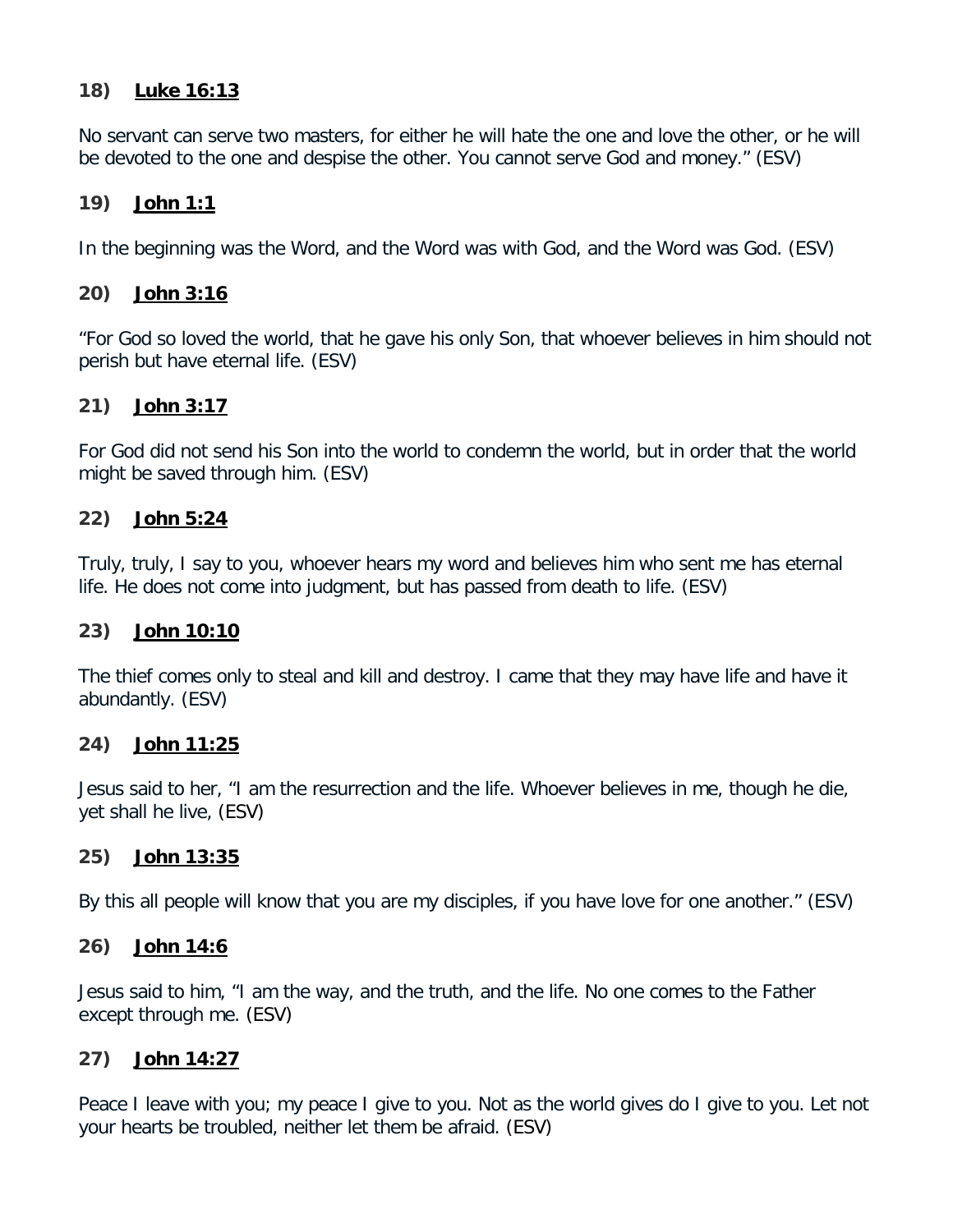# **28) Acts 1:8**

But you will receive power when the Holy Spirit has come upon you, and you will be my witnesses in Jerusalem and in all Judea and Samaria, and to the end of the earth." (ESV)

# **29) Acts 4:12**

And there is salvation in no one else, for there is no other name under heaven given among men by which we must be saved." (ESV)

# **30) Romans 3:23**

for all have sinned and fall short of the glory of God, (ESV)

## **31) Romans 6:23**

For the wages of sin is death, but the free gift of God is eternal life in Christ Jesus our Lord. (ESV)

## **32) Romans 8:28**

And we know that for those who love God all things work together for good, for those who are called according to his purpose. (ESV)

# **33) Romans 10:17**

So faith comes from hearing, and hearing through the word of Christ. (ESV)

# **34) 2 Corinthians 5:17**

Therefore, if anyone is in Christ, he is a new creation. The old has passed away; behold, the new has come. (ESV)

# **35) Ephesians 2:8**

For by grace you have been saved through faith. And this is not your own doing; it is the gift of God, (ESV)

### **36) Philippians 1:6**

And I am sure of this, that he who began a good work in you will bring it to completion at the day of Jesus Christ. (ESV)

# **37) Philippians 4:6**

do not be anxious about anything, but in everything by prayer and supplication with thanksgiving let your requests be made known to God. (ESV)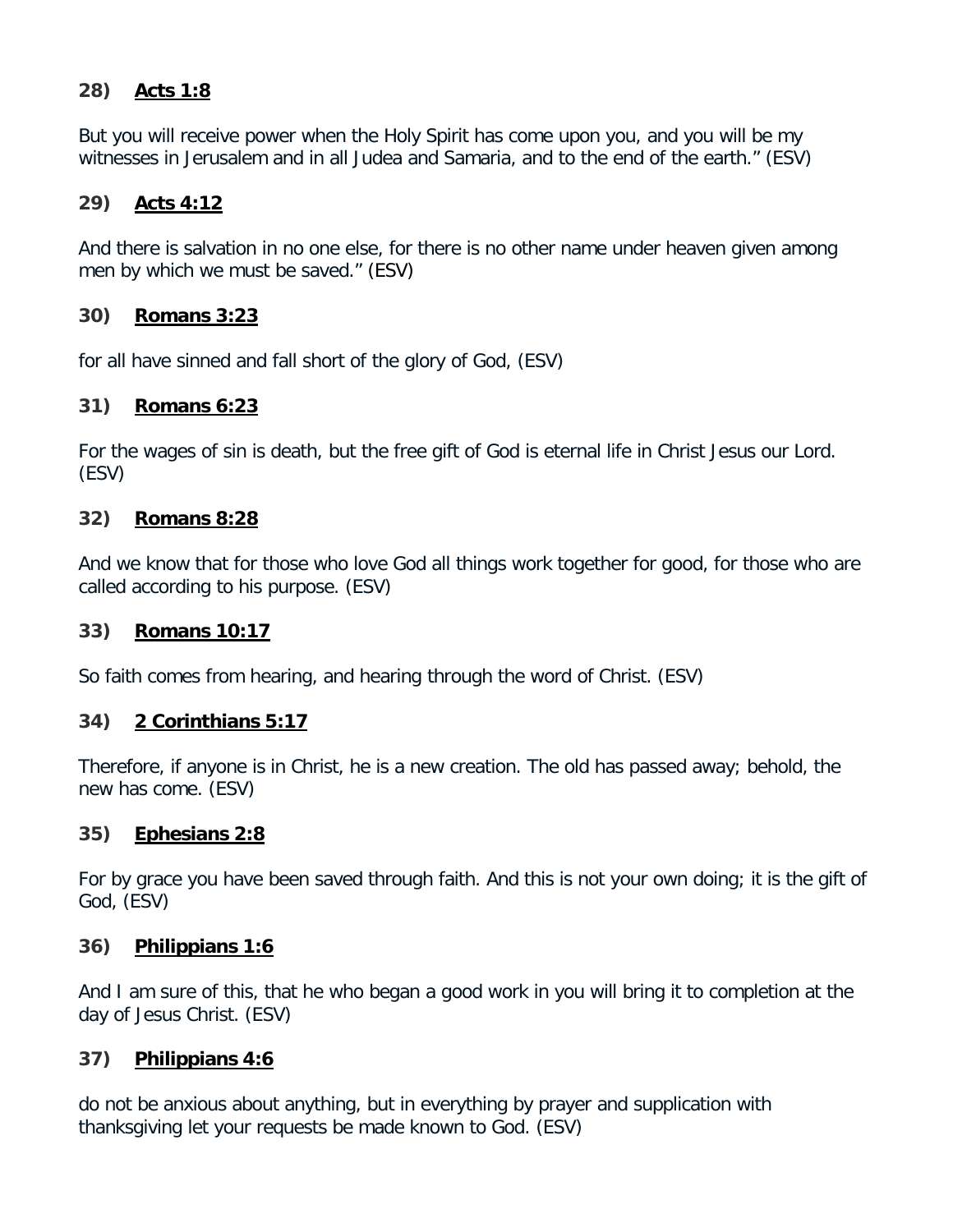# **38) Philippians 4:13**

I can do all things through him who strengthens me. (ESV)

# **39) 1 Thessalonians 5:18**

give thanks in all circumstances; for this is the will of God in Christ Jesus for you. (ESV)

# **40) 2 Timothy 1:7**

for God gave us a spirit not of fear but of power and love and self-control. (ESV)

# **41) 2 Timothy 3:16**

All Scripture is breathed out by God and profitable for teaching, for reproof, for correction, and for training in righteousness, (ESV)

## **42) Hebrews 13:8**

Jesus Christ is the same yesterday and today and forever. (ESV)

## **43) Hebrews 4:12**

For the word of God is living and active, sharper than any two-edged sword, piercing to the division of soul and of spirit, of joints and of marrow, and discerning the thoughts and intentions of the heart. (ESV)

### **44) Hebrews 4:16**

Let us then with confidence draw near to the throne of grace, that we may receive mercy and find grace to help in time of need. (ESV)

# **45) Hebrews 11:1**

Now faith is the assurance of things hoped for, the conviction of things not seen. (ESV)

### **46) Hebrews 11:6**

And without faith it is impossible to please him, for whoever would draw near to God must believe that he exists and that he rewards those who seek him. (ESV)

# **47) James 1:22**

But be doers of the word, and not hearers only, deceiving yourselves. (ESV)